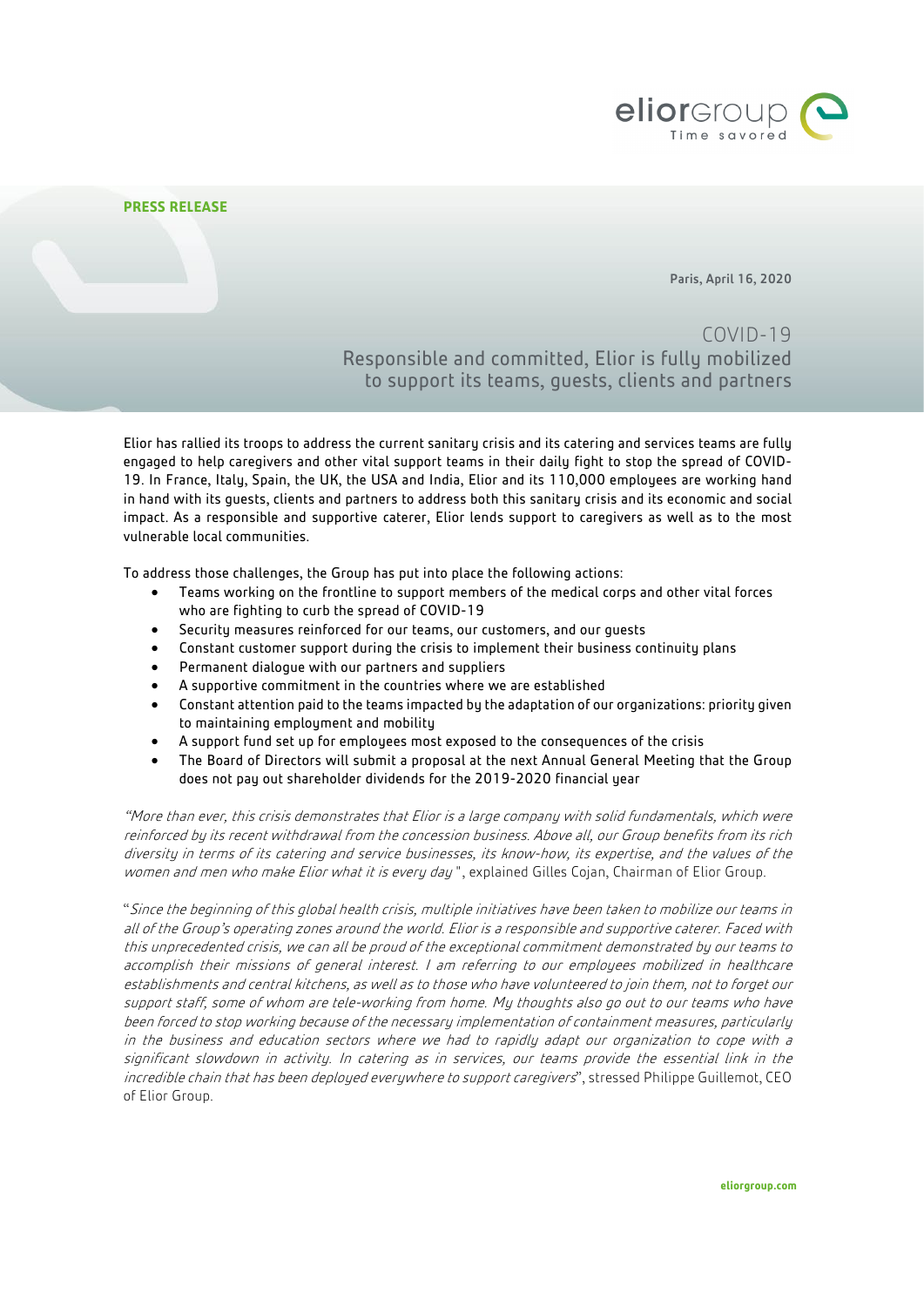

# Teams on the front line, supporting members of the medical corps and other vital forces who are fighting today to curb the spread of COVID-19

Elior's health sector activities are fully mobilized to support catering in all of our countries, as well as services in France. The current crisis underscores the essential character of our missions in support of the public services of governments and local authorities, particularly in hospitals, clinics, retirement homes, and institutions for disabled people, as well as providing home meal-delivery services to isolated elderly people and lending support to those involved in vital activities (army, police, fire-fighters, defense, etc.).

- Throughout the world, more than 25,000 Elior employees in the health sector are working in more than 3,000 sites alongside healthcare staff.
- Several dozen of our central kitchens have also been mobilized to provide meals to healthcare personnel currently requisitioned by the authorities, as well as to fragile, isolated people.

### Security measures reinforced for our teams, our customers, and our guests

Since the end of January, all sites operated by Elior have scrupulously followed the recommendations of the healthcare authorities intended to stem the spread of the virus. Briefings are regularly reiterated and updated to remind employees of these instructions.

- For example several weeks ago, each of our subsidiaries, both in France and globally, set up a dedicated internal telephone line to keep our employees informed and to answer their questions.
- A dedicated information board has also been installed at all of our sites to communicate best practices and barrier gestures which, since the beginning of the crisis, are systematically reiterated in the safety briefings given on-site before each shift change.
- In our central kitchens and all of our restaurants, the rules of hygiene, security and traceability have been further strengthened in strict compliance with the instructions of occupational medicine and in accordance with the Health Control Plan (use of bactericides for dish washing, food spill storage, handling plates and cutlery with gloves, treating work surfaces with bactericide, debacterization of work clothes, etc.).

All employees responsible for safety and health at the workplace, as well as our teams in charge of human resources, have been mobilized to support our teams, notably to ensure the supply of protective equipment adapted to carrying out their specific missions.

## Constant customer support during the crisis to implement their business continuity plans

Elior teams have rapidly organized themselves to offer suitable solutions to our customers by providing them with all the necessary support to implement their business continuity plans, while respecting strict health and safety conditions.

- We offer specific provisions such as staggering work shifts, the preparation of individualized meals, preparing standard self-service dishes, and pre-packed lunches, etc.
- Several of our central kitchens usually dedicated to the Education sector have been reallocated to the production of meals intended for emergency services, hospitals and retirement homes, as well as for home meal delivery.

### Constant dialogue with our partners and suppliers

Being a responsible caterer also means maintaining a constant dialogue with our supplier partners (distributors, producers and manufacturers) in order to anticipate and limit logistical and financial risks.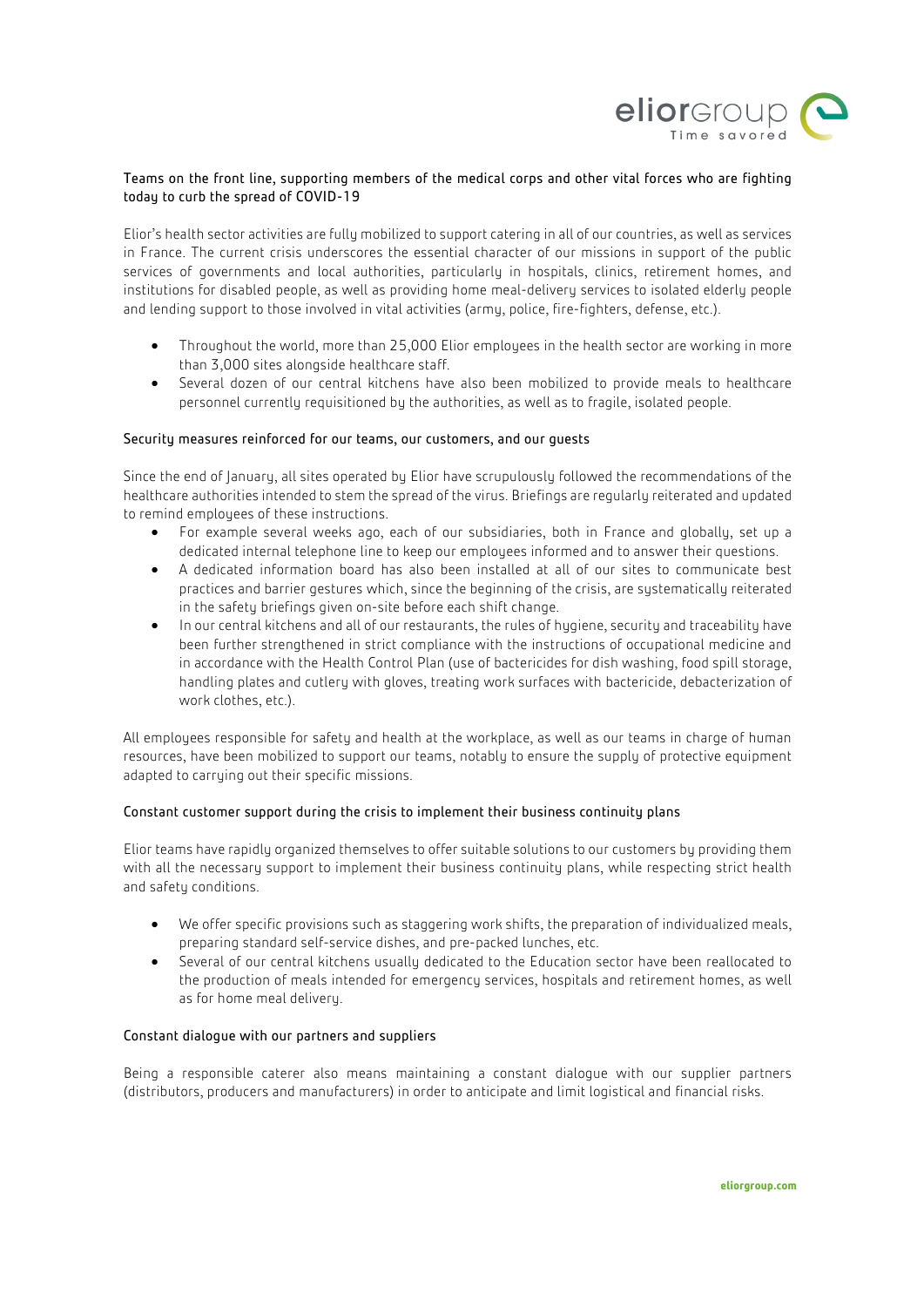

At the beginning of the crisis, Elior set up a system to monitor the impact of the slump in its suppliers' activity (invoice management, payment terms, etc.). This individual monitoring system is also aimed at aligning continuity plans and promoting the joint management of the impact of this crisis on the supply chain: destocking of fresh products, revision of delivery schedules, substitutes etc.

• To limit food waste, Elior -in collaboration with Danone and Bergams, on the one hand, and Pomona on the other - have for example reduced their stockpiles of fresh products by making donations to healthcare establishments.

## A commitment to solidarity in the countries where we are established

Faithful to their regional roots, Elior teams are mobilized wherever they are present to carry out solidarity actions for local populations in need, for example:

In France, Elior and its subsidiaries "Ansamble" and "Alsacienne de Restauration" offered more than 3,000 meals to the Red Cross to provide emergency aid for the people most in need.

- In Italy, over the past 3 weeks in the municipality of Casalecchio di Renoour, our teams have donated more than 5,000 meals to families on public welfare and in particular to housebound people aged 65 and older.
- In Spain, the closure of all school structures has placed scholarship students from the most modest backgrounds in a highly precarious situation. In collaboration with the Junta de Andalucía and other collective catering companies, Elior's Spanish subsidiary, Serunion, will guarantee the distribution of meals to 18,000 Andalusian students during the confinement period.
- In Great Britain, in order to reduce food waste and to support local communities, Elior UK has teamed up with Olio and already organized nearly 50 collections of surplus food that has been redistributed to the most underprivileged.
- In the United States, while public schools are closed the Elior NA teams in Saint Peter (Minnesota) have implemented solutions to continue distributing meals to the thousands of students who are very often dependent on school meals offered free or at reduced prices.
- In India, Elior India ensures the delivery of meals prepared in the central kitchens to the most underprivileged in collaboration with the government.

## Constant attention paid to the teams impacted by the adaptation of our organizations: priority given to maintaining employment and mobility

Containment measures, the closure of nurseries, schools, colleges, high schools and universities, as well as the obligation to work from home implemented to counter the spread of COVID-19 have caused a significant decrease in activity in the education and business markets.

To cope with this major slowdown which is impacting all of our operating countries, Elior is adapting its organization. The Group now uses all existing mechanisms (imposing days of annual leave, internal mobility, short time working, training, and maintaining medical insurance in the United States, etc.) as well as additional country-specific regulatory measures, aimed at minimizing the economic and social impact of this crisis on the teams.

In this context, Elior is also giving priority to internal mobility to strengthen its highly solicited Health sector teams, and those in the central kitchens, particularly to respond to a sharp increase in the supply of meals. Our operational and HR teams are therefore fully mobilized to find mobility solutions that allow us to adapt on a daily basis, while keeping the maximum number of employees in employment.